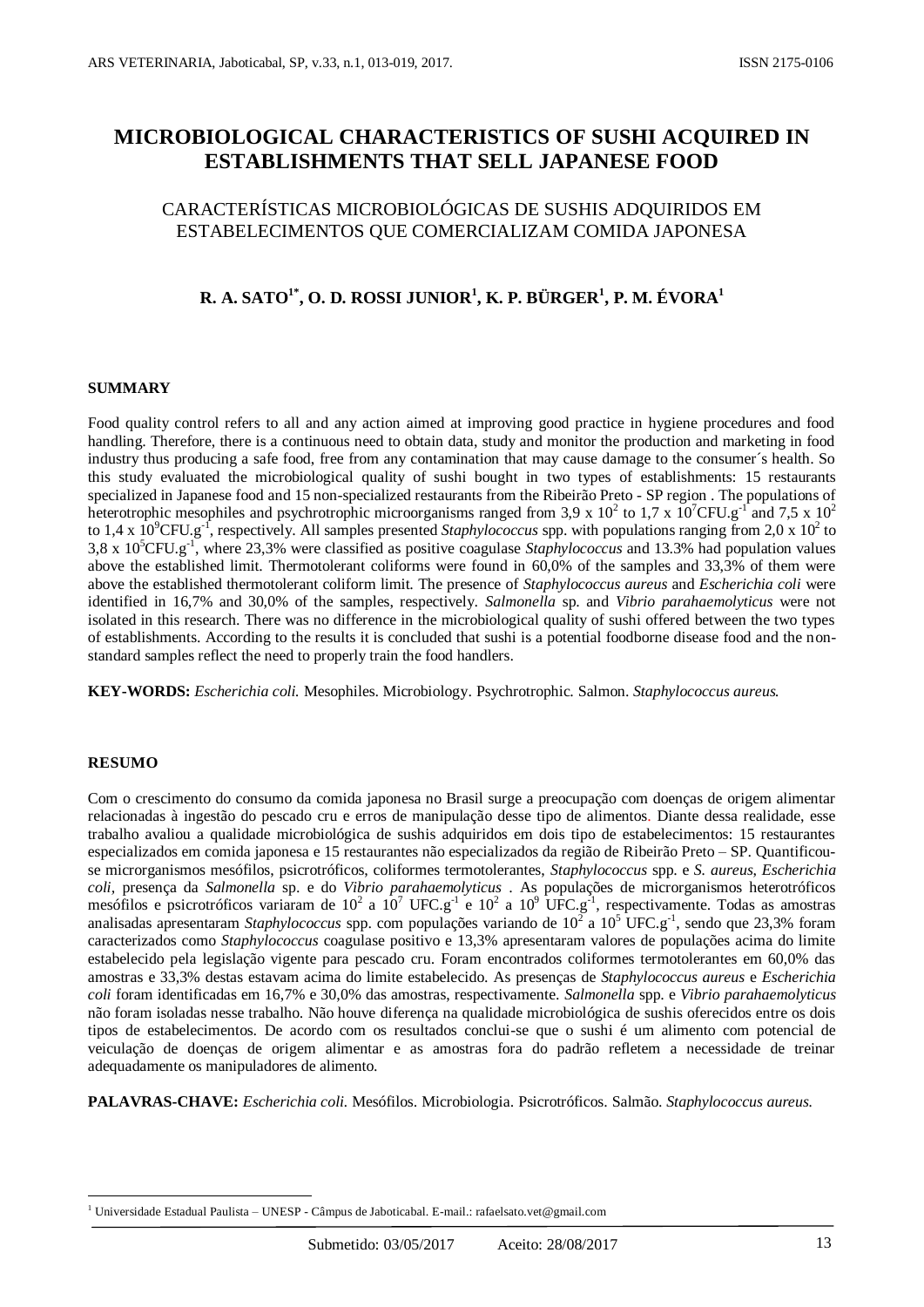### **INTRODUCTION**

The gastronomic sector in Brazil offers a wide variety of cuisine and is responsible for generating many direct jobs in the country. Within this sector, sushi bars, fast-foods and restaurants specialized in Japanese food have been highlighted by the growth in the number of establishments that offer this type of service. This growth is due to the popularization of Japanese food, which currently has the status of being healthy and nutritious, therefore conquering new adepts.

The traditional Japanese cuisine is worldwide known for the habit of consuming raw or *in natura* fish. However, from the Public Health´s point of view, *in natura* ingredient generates a concern related to foodborne diseases.

Foodborne diseases occur when an individual ingests food contaminated with infectious or toxic agents that he is already ingesting. Among the potentially pathogenic microorganisms that can be transmitted through raw fish, we can mention *Aeromonas sp*., *Escherichia coli*, *Salmonella* sp., *Pseudomonas* sp., *Staphylococcus aureus*, *Vibrio cholerae* and *Vibrio parahaemolyticus*.

Given the growth in Japanese food consumption combined with food contamination risks during production, storage and sale, there is a preoccupation with the quality of products sold in specialized and non-specialized stores. Thus, the present study aimed to evaluate the microbiological characteristics of sushi sold in restaurants specialized in Japanese food and in non-specialized establishments by quantifying the presence of mesophilic and psychrotrophic microorganisms; total and thermotolerant coliforms; *Staphylococcus* sp. and *S. aureus; Escherichia coli*; *Vibrio parahaemolyticus* and *Salmonella* spp. and to compare the results with preestablished quality parameters for raw fish from the current legislation.

#### **MATERIAL AND METHODS**

The study was performed on 30 samples of *in natura* sushi consisting of seasoned rice and salmon (*Salmo salar*), which may present other ingredients such as algae, sauces and vegetables, preserved refrigerated. Samples were collected from fifteen restaurants specialized in Japanese food and fifteen non-specialized commercial establishments and a sample was acquired from each location.

The specialized establishments were characterized as restaurants that only work with Japanese cuisine, usually offering the customer the service of "all you can eat", "a la carte" or "selfservice" per kilo. The non-specialized establishments category included ordinary restaurants (fast foods, selfservices, steakhouses, etc.) that daily offer to customers traditional Brazilian food, but also incorporate other types of cuisine into the menu.

The samples were collected from the cities Jaboticabal - SP, Ribeirão Preto - SP and Monte Alto - SP. The quantities of sushi acquired varied according to the menu offered by the chosen establishment. When

the establishment offered the option to sell by weight, approximately 400g of sushi were weighed for purchase and all samples were packed in the ordinary form of sale to the consumer.

Immediately after purchase the samples were conditioned in isothermal boxes containing blocks of ice, and taken to the *Laboratory* of *Microbiological*  Analysis of *Animal-*derived *Food* and *Water* of the Department of Preventive Veterinary Medicine and Animal Reproduction of the FCAV / Unesp, where they were submitted to quantification of mesophilic and psychrotrophic microorganisms, thermotolerant coliforms, *Staphylococcus* sp. and *S. aureus*, *Escherichia coli* and presence of *Vibrio parahaemolyticus* and *Salmonella* sp.. The methodologies described in the American Public Health Association (APHA, 2001) were used for analyzes. For the statistical analysis, samples that presented within the microbiological standard were classified as 1 (success) and samples that did not present 0 (failure). The chi-square test at 5.0% level or Fisher's exact test at the 5.0% level were used to compare proportions of success and failure results. The sites from which the samples were collected received ratings from Japanese food restaurants or nonspecialized establishments. The results obtained were converted into the logarithm of  $x + 1$  and student t test was use verify whether or not there is difference in the occurrence of microorganisms in the products commercialized in the two types of establishments (SAS, 2005).

#### **RESULTS AND DISCUSSION**

The results obtained, especially in microbial groups predicted by the legislation, were compared with parameters pre-established by Resolution - RDC Nº. 12, of January 2, 2001, for raw and similar fish (BRASIL, 2001).

Table 1 shows the distribution of the *in natura* sushi samples according to the exponential of the populations of heterotrophic mesophilic microorganisms, classified according to the type of establishment where the sushi was acquired.

In Brazilian legislation there is no defined limit on the acceptable number of mesophilic microorganisms, so a comparison was made with values cited in the literature. According to International Commission on Microbiological Specifications for Foods - ICMSF (2009), the mesophilic microorganisms population found in a food is one of the indicators of its quality, and should not exceed  $10^6$ CFU.g<sup>-1</sup>. A high population of these microorganisms may indicate excessive raw material contamination or during preparation, as well as inadequate cleaning and sanitation conditions. Thus, 20% of the analyzed samples presented values above this limit, indicating failures or lack of good manipulation practices in these products. Errors in the conservation process and transport also contribute to increase the populations of these microorganisms.

Considering mesophilic microorganisms, Gilbert et al. (2000) presented a grading scale for the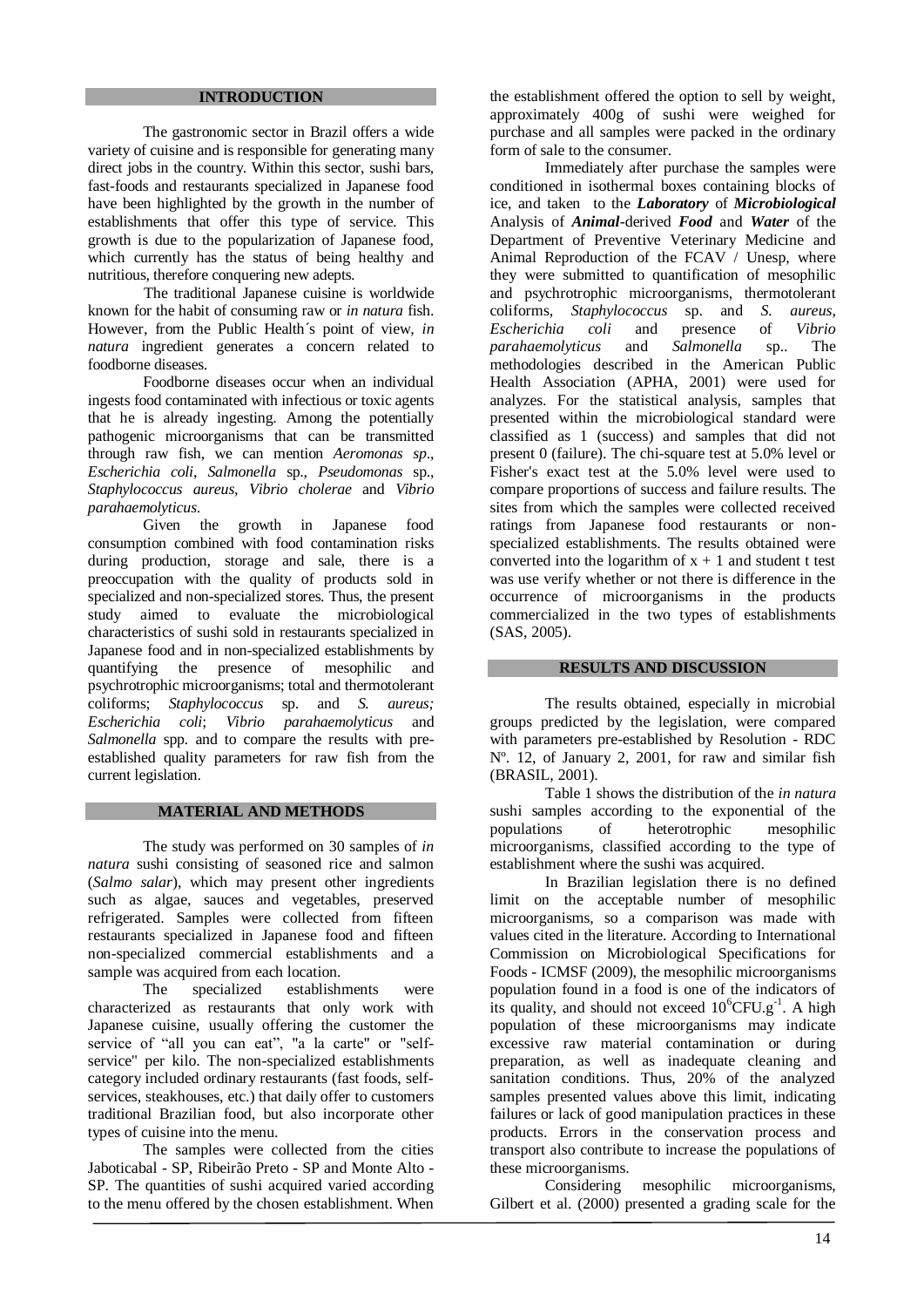quality of raw marine fish food where products with populations under  $10^3$ CFU.g<sup>-1</sup> are considered suitable for consumption, between  $10^3$  and  $10^4$ CFU.g<sup>-1</sup> are satisfactory and above  $10^4$ CFU.g<sup>-1</sup> are considered unsatisfactory. Taking into account this classification, it can be stated that 73,3% of the samples collected in this research correspond to products considered unsatisfactory for commercialization.

Table 2 shows the distribution of the *in natura* sushi samples according to the exponential of the populations of heterotrophic psychrotrophic microorganisms, classified according to the type of establishment where the sushi was acquired.

**Table 1 -** Exponential distribution of mesophilic heterotrophic microorganisms populations. (Jaboticabal, Ribeirão Preto and Monte Alto - SP, 2011 and 2012).

| Exponential of mesophilic     | Number of samples (%)   |                             |              |
|-------------------------------|-------------------------|-----------------------------|--------------|
| microorganisms $(CFU.g^{-1})$ | Specialized restaurants | Non specialized restaurants | Total $(\%)$ |
| 10 <sup>2</sup>               | 2(13.3)                 | 0(0.0)                      | 2(6.7)       |
| 10 <sup>3</sup>               | 2(13.3)                 | 4(26.7)                     | 6(20.0)      |
| $10^4$                        | 5(33.3)                 | 3(20.0)                     | 8(26.7)      |
| 10 <sup>5</sup>               | 2(13.3)                 | 6(40.0)                     | 8(26.7)      |
| 10 <sup>6</sup>               | 2(13.3)                 | 1(6.7)                      | 3(10.0)      |
| 10 <sup>7</sup>               | 2(13.3)                 | 1(6.7)                      | 3(10.0)      |
| Total of samples              | 15(100.0)               | 15(100.0)                   | 30(100.0)    |

**Table 2 -** Exponential distribution of psychrotrophic heterotrophic microorganisms populations. (Jaboticabal, Ribeirão Preto and Monte Alto - SP, 2011 and 2012).

| Exponential of psychrotrophic |             | Number of samples $(\%)$    |              |
|-------------------------------|-------------|-----------------------------|--------------|
| microorganisms $(CFU.g^{-1})$ | Specialized | Non specialized restaurants | Total $(\%)$ |
|                               | restaurants |                             |              |
| $10^2$                        | 0(0.0)      | 1(6.7)                      | 1(3.3)       |
| 10 <sup>3</sup>               | 2(13.3)     | 2(13.3)                     | 4(13.3)      |
| 10 <sup>4</sup>               | 6(40.0)     | 2(13.3)                     | 8(26.7)      |
| 10 <sup>5</sup>               | 4(26.7)     | 4(26.7)                     | 8(26.7)      |
| 10 <sup>6</sup>               | 1(6.7)      | 4(26.7)                     | 5(16.7)      |
| 10 <sup>7</sup>               | 1(6.7)      | 1(6.7)                      | 2(6.7)       |
| 10 <sup>8</sup>               | 0(0.0)      | 1(6.7)                      | 1(3.3)       |
| 10 <sup>9</sup>               | 1(6.7)      | 0(0.0)                      | 1(3.3)       |
| Total of samples              | 15 (100.0)  | 15 (100.0)                  | 30(100.0)    |

In Brazilian legislation, there is also no defined limit regarding the acceptable number of psychrotrophic microorganisms. According to the ICMSF (2009) the limit for populations of psychrotrophic microorganisms in food is  $10^7$ CFU.g<sup>-1</sup>. Taking into account this parameter, it can be stated that 13.3% of the samples collected correspond to unsatisfactory products for commercialization.

According to Reinbold (1983), aerobic psychrotrophic microorganisms population evaluates the deterioration degree of refrigerated food. Considering that for psychrotrophic microorganisms values above  $10^4$ CFU.g<sup>-1</sup> are relatively high, and that sushi is a food with high deterioration potential (being prepared manually and presenting raw fish as an ingredient), 83,3% of the samples would not have a long shelf-life under refrigeration.

Table 3 refers to the distribution of *in natura* sushi samples according to the exponential population of *Staphylococcus* spp.

Among the 30 analyzed samples all presented *Staphylococcus* spp*.* Bacteria of this genus are part of the normal human skin microbiota and food contamination may occur during handling, especially when protective equipment and appropriate forms of asepsis are not used. Sushi is a food that traditionally is handmade, making it a product with high potential of contamination with this microorganism.

Table 4 presents the results of coagulase positive staphylococci populations in the *in natura*  sushi samples, distributed according to the type of establishments in which they were acquired and the samples in which the presence of *Staphylococcus aureus* was confirmed.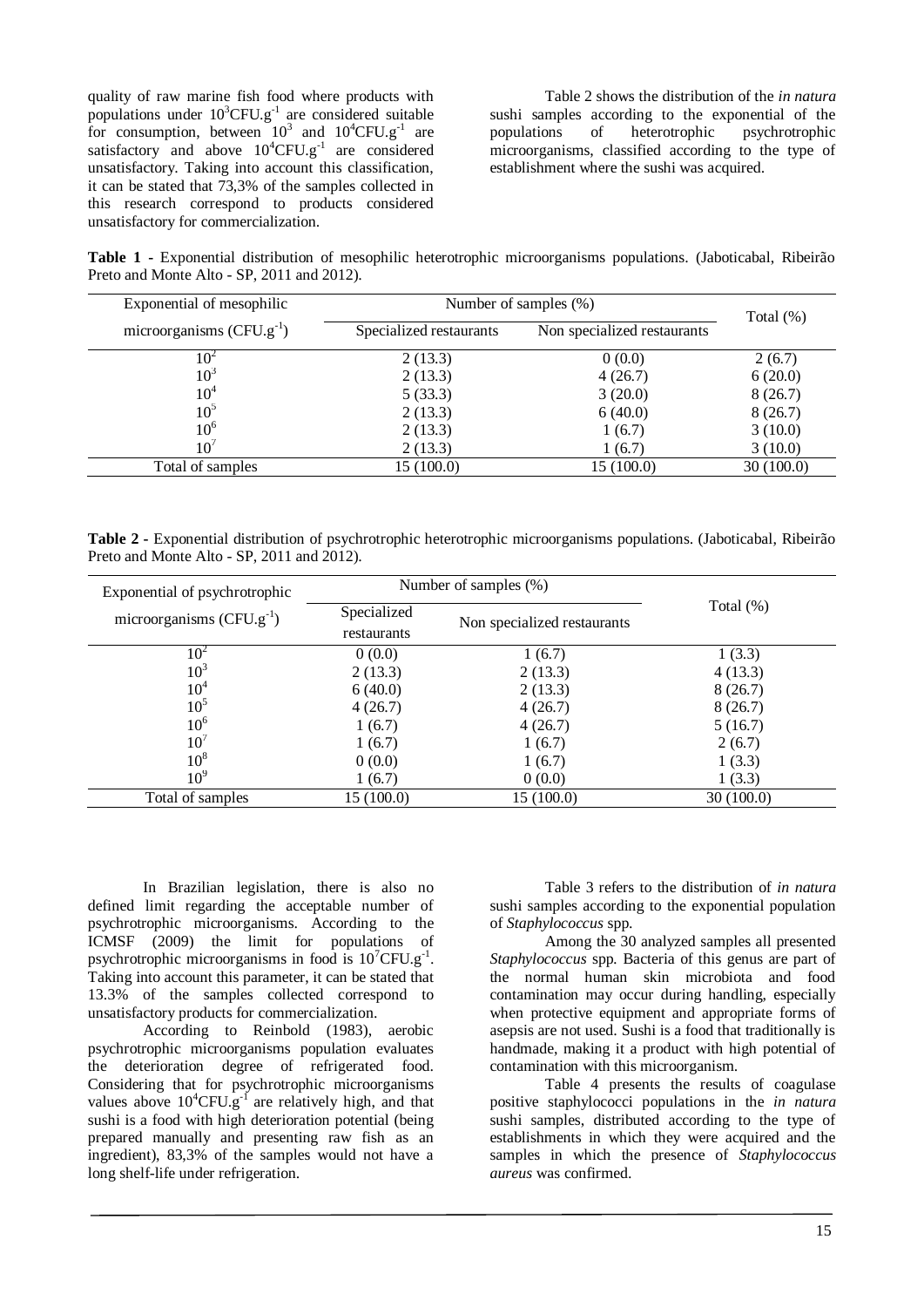**Table 3 -** Exponential distribution of *spp* populations. (Jaboticabal, Ribeirão Preto and Monte Alto - SP, 2011 and 2012).

| Exponential of Staphylococcus  |                         | Number of samples (%)       |              |
|--------------------------------|-------------------------|-----------------------------|--------------|
| sp populations. $(CFU.g^{-1})$ | Specialized restaurants | Non specialized restaurants | Total $(\%)$ |
| 10 <sup>2</sup>                | 2(13.3)                 | 1(6.7)                      | 3(10.0)      |
| 10 <sup>3</sup>                | 10(66.7)                | 8(53.3)                     | 18(60.0)     |
| 10 <sup>4</sup>                | 2(13.3)                 | 5(33.3)                     | 7(23.3)      |
| $10^5$                         | 1(6.7)                  | 1(6.7)                      | 2(6.7)       |
| Total of samples               | 15(100.0)               | 15 (100.0)                  | 30(100.0)    |

|  |  | Table 4 - Populations of coagulase positive <i>Staphylococcus</i> and the samples in which the presence of <i>S. aureus</i> was |  |  |  |  |
|--|--|---------------------------------------------------------------------------------------------------------------------------------|--|--|--|--|
|  |  | confirmed. (Jaboticabal, Ribeirão Preto and Monte Alto - SP, 2011 and 2012).                                                    |  |  |  |  |

| Sample number  | Specialized establishments<br>$(Pop. CFU.g-1)$         | Confirmed<br>Staphylococcus<br>aureus |
|----------------|--------------------------------------------------------|---------------------------------------|
| $\mathbf{1}$   | $7.5 \times 10^{4} *$                                  | $\ast$                                |
| $\overline{4}$ | $4.5 \times 10^{2}$                                    | $\ast$                                |
| 10             | $4.9 \times 10^{2}$                                    | $\ast$                                |
|                | non specialized establishments<br>(Pop. $CFU.g^{-1}$ ) |                                       |
| 1              | 5.1 x $10^{4}$ *                                       | $\ast$                                |
| 5              | $7.4 \times 10^2$                                      |                                       |
| 6              | 5.7 x $10^3$ *                                         |                                       |
| 12             | $1.2 \times 10^{4} *$                                  | $\ast$                                |

\* Non-standard samples for coagulase positive *Staphylococcus*. Value above 5.0 x 10<sup>3</sup>CFU.g-1 according to RDC Nº 12, dated January 2, 2001 (BRASIL, 2001).

Coagulase production *Staphylococcus* was present in 7 of the 30 samples analyzed, totaling 23,3% of the samples (Table 4). The production of coagulase is an important characteristic used to *S. aureus* identification, therefore, the Brazilian legislation indicates the research of this enzyme for the characterization of this microorganism in food. From 7 samples, only 4 had population values above  $5.0 \times 10^{3}$ CFU.g<sup>-1</sup>, the maximum limit established by Brazilian the legislation. Consequently, 13,3% of the total samples analyzed would be unsatisfactory for consumption.

*S. aureus* has worldwide distribution and it is estimated that is found on the skin and in the nose of about 25% of healthy people and animals (CDC, 2017). According to Franco and Landgraf (2003), this microorganism is frequently associated with outbreaks of foodborne diseases. The presence of *S. aureus* (Table 4) was confirmed in 5 samples: 1, 4 and 10 from the specialized establishments group, and only in samples 1 and 12 from the non-specialized establishments group. Thus, the presence of *S. aureus* was confirmed in 16,7% of the total samples analyzed. According to Silva Júnior (2001), the research of this

bacterium in food allows to evaluate the hygienic sanitary quality during its manipulation and preparation. Therefore, the positive samples found represent a risk to Public Health, reflecting the need to improve the production process of sushi, as well as to train the manipulators of this food to perform their tasks correctly.

Table 5 refers to the distribution of *in natura*  sushi samples according to the exponential of thermotolerant coliforms (MPN.g<sup>-1</sup>).

Thermotolerant coliforms are bacteria that indicate fecal contamination and possible pathogenic enterobacteria presence and it is also used in food´s sanitary evaluation due to the low cost of research of these microorganisms (JAY, 2005). For thermotolerant coliforms was verified that 33,3% of the samples presented values above  $10^2$ MPN.  $g^{-1}$ , the maximum limit established by Brazilian legislation for similar foods. Therefore, these samples would be considered unacceptable for consumption, showing that in some stage of the production chain process of these sushi there were failures related to good hygiene practices, which might have been during handling or obtaining of the raw material.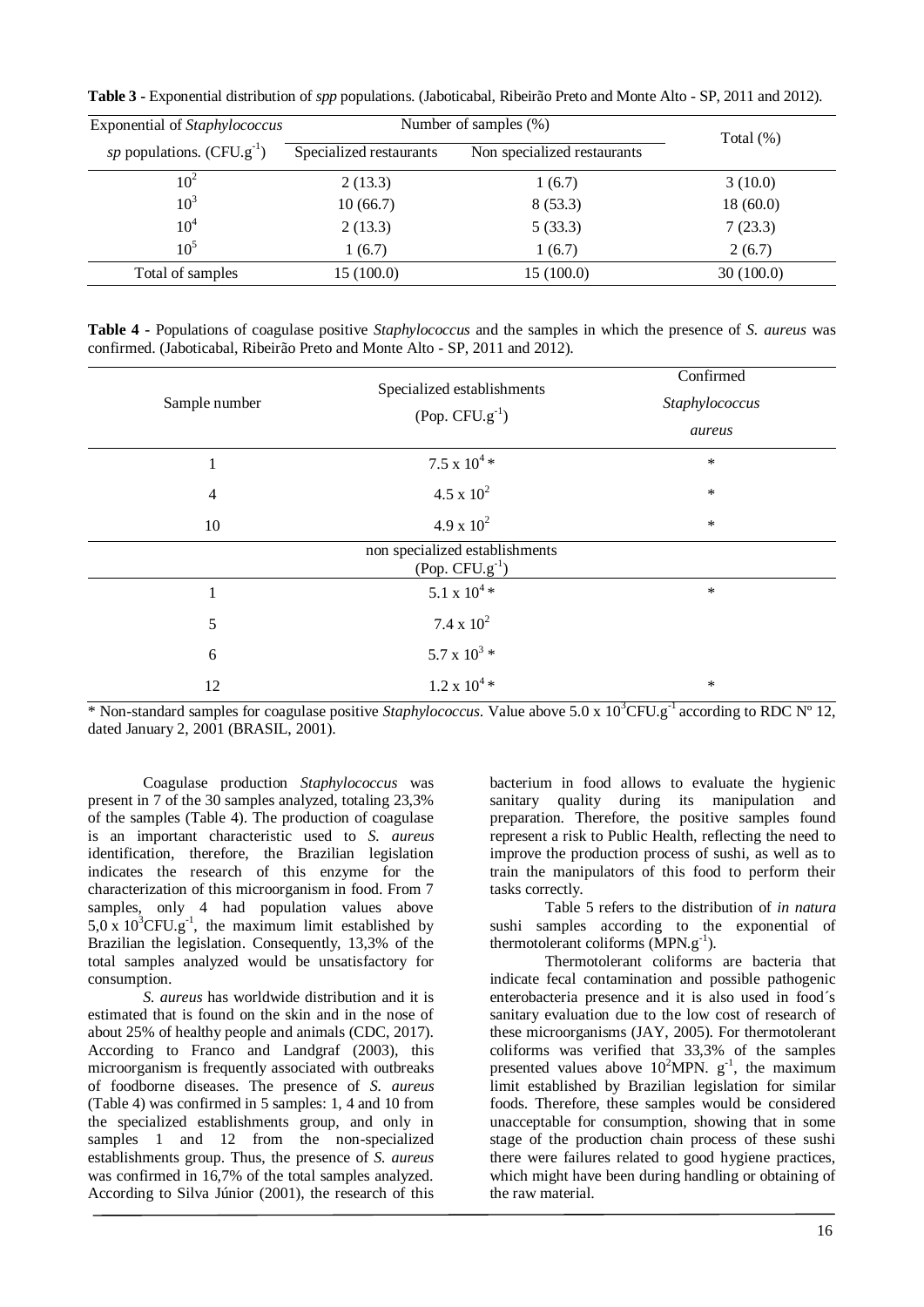Table 6 shows the samples in which *Escherichia coli* populations and thermotolerant coliform populations were identified, according to the type of establishment in which they were collected.

In Table 6, it is possible to observe the presence of *E. coli* in samples 1, 8 and 14 of the specialized establishments group and in samples 1, 2, 5, 10, 11 and 14 of the non-specialized establishments group, with populations ranging from 0,15 x 10 to  $7,5 \times 10$ MPN.g<sup>-1</sup>totaling 9 samples from the 30 analyzed (30,0%). Several strains of this microorganism are pathogenic to humans and the presence of *E. coli* in a food confirms fecal contamination (FRANCO and LANDGRAF, 2003). Thus, 30,0% of the sushi analyzed presented fecal residues in some phase of the manipulation, storage or obtaining of the raw material.

Table 5 - Exponential distribution of thermotolerant coliform populations (NMP.g<sup>-1</sup>). (Jaboticabal, Ribeirão Preto and Monte Alto - SP, 2011 and 2012).

| Exponential of thermotolerant | Number of samples $(\%)$ |                             |              |
|-------------------------------|--------------------------|-----------------------------|--------------|
| coliforms $(MPN.g^{-1})$      | Specialized restaurants  | Non specialized restaurants | Total $(\%)$ |
| absence $(3.0)$               | 8(53,3)                  | 4(26,7)                     | 12(40,0)     |
| < 10                          | 1(6,7)                   | 1(6,7)                      | 2(6,7)       |
| 10                            | 2(13,3)                  | 4(26,7)                     | 6(20,0)      |
| 10 <sup>2</sup>               | 1(6,7)                   | 5(33,3)                     | $6(20,0)*$   |
| 10 <sup>3</sup>               | 1(6,7)                   | 1(6,7)                      | $2(6,7)$ *   |
| $10^4$                        | 2(13,3)                  | 0(0,0)                      | $2(6,7)$ *   |
| Total of samples              | 15(100,0)                | 15(100,0)                   | 30(100,0)    |

\* Non-standard samples for thermotolerant coliforms. Value above  $10^2$  (MPN.  $g^{-1}$ ) according to RDC – N°12, of January 2, 2001 (BRASIL, 2001).

**Table 6 -** Distribution of the samples in which *Escherichia coli* and thermotolerant coliforms were quantified according to the type of commercial establishment.(Jaboticabal, Ribeirão Preto and Monte Alto - SP, 2011 and 2012).

| Sample number                                                   | Thermotolerant coliforms population                                 | <i>Escherichia coli</i> population            |
|-----------------------------------------------------------------|---------------------------------------------------------------------|-----------------------------------------------|
|                                                                 | Specialized establishments                                          | $(Pop. MPN.g^{-1})$                           |
|                                                                 | $(Pop. MPN.g-1)$                                                    |                                               |
|                                                                 | $4.6 \times 10^{4}$                                                 | $0,75 \times 10$                              |
| 8                                                               | $3,6 \times 10$                                                     | $0,15 \times 10$                              |
| 14                                                              | $1,2 \times 10^{4}$ *                                               | $7,5 \times 10$                               |
|                                                                 | Non specialized establishments                                      |                                               |
|                                                                 | $(Pop. MPN.g^{-1})$                                                 |                                               |
|                                                                 | $2, 1 \times 10^{3} *$                                              | $0,39 \times 10$                              |
| 2                                                               | 3,6 x $10^{2}$ *                                                    | $0,15 \times 10$                              |
| 5                                                               | 3,9 x $10^{2}$ *                                                    | $0,15 \times 10$                              |
| 10                                                              | 9,1 x $10^{2}$ *                                                    | $0.2 \times 10$                               |
| 11                                                              | $9.3 \times 10$                                                     | $0,15 \times 10$                              |
| 14                                                              | $4,3 \times 10$                                                     | $0,15 \times 10$                              |
| $\mathbf{A}$ and $\mathbf{A}$<br>$\sim$ $\sim$<br>$\sim$ $\sim$ | $102$ in $\epsilon$ $\sim$ $-1$<br>$\cdots$<br>$-1$<br><b>TTI</b> 1 | $\cdots$<br>$\sim$ $\sim$<br><b>DDC</b> 1701A |

\* Non-standard samples for thermotolerant coliforms. Value above 10<sup>2</sup> NMP.g<sup>-1</sup>according to RDC - N°12, of January 2, 2001 (BRASIL, 2001).

Table 7 presents, in summary, the arithmetic means and standard deviations of the populations of heterotrophic mesophilic and heterotrophic psychrotrophic microorganisms, *Staphylococcus* sp., total coliforms and thermotolerant coliforms, distributed according to the type of establishment where the samples were collected.

The Student t test was applied to the values of the microorganism populations specified in Table 7, and from the statistical point of view there were no significant differences between the means of these populations ( $p > 0.05$ ).

At the beginning of this study, it was expected that there were significant differences between the results obtained in the two groups of restaurants studied. Specialized restaurants work only with Japanese cuisine, and many advertise strict hygiene measures during the preparation of the sushi, as well as the efficiency, quality, tradition and expertise of their sushimen. These employees are mandatorily trained in workshops to learn how to prepare good quality sushi. Non-specialized restaurants, however, work with various types of cuisine and although they require good cooks, they don´t train the staff for good sanitary practices during their service.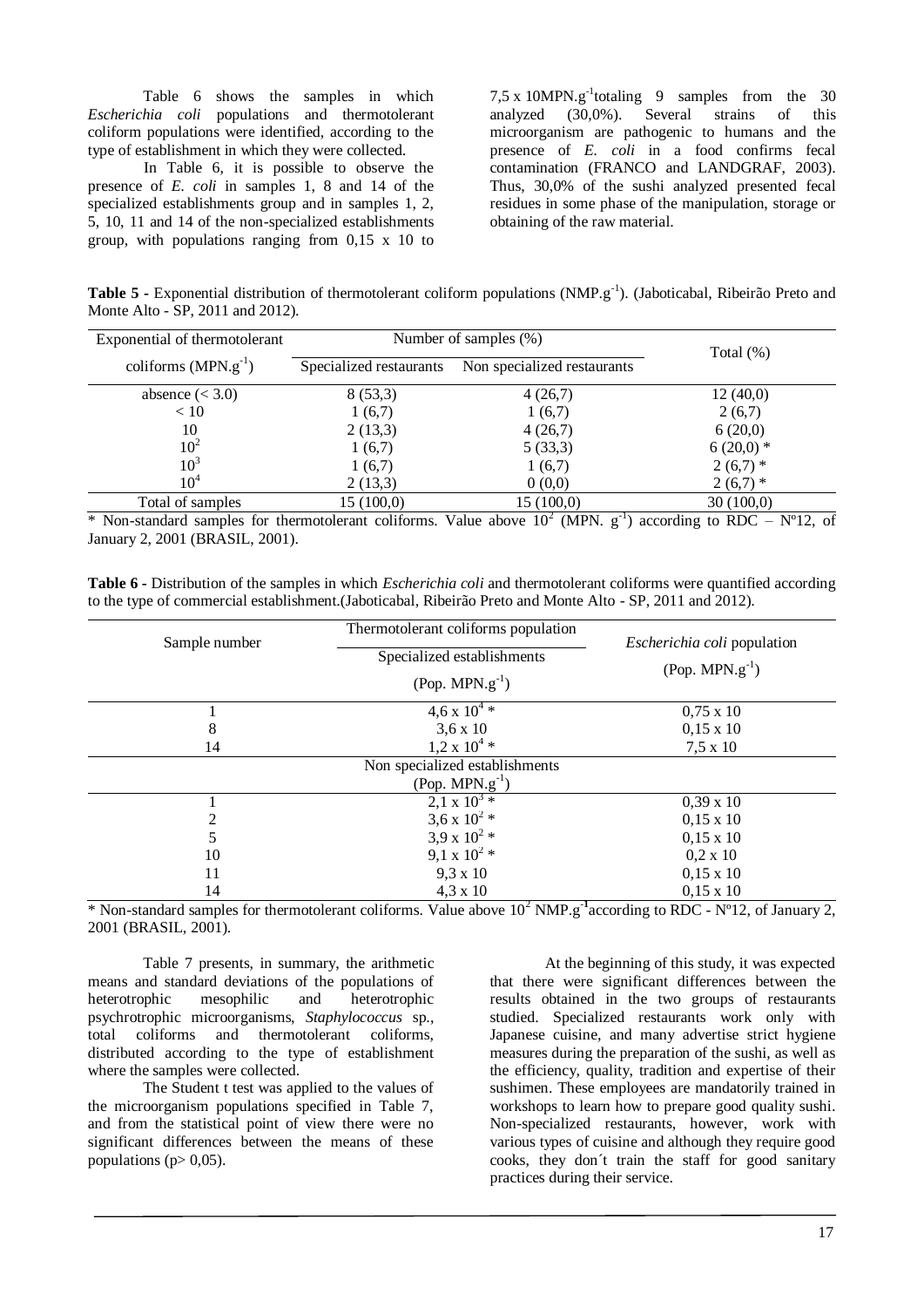**Table 7 -** Arithmetic means and standard deviations of the populations of mesophilic and psychrotrophic microorganisms, *Staphylococcus sp*., total coliforms and thermotolerant coliforms. (Jaboticabal, Ribeirão Preto and Monte Alto - SP, 2011 and 2012).

|                          | Arithmetic means of the populations   |                                               |  |  |  |
|--------------------------|---------------------------------------|-----------------------------------------------|--|--|--|
| Microorganisms           | Specialized                           | Non specialized                               |  |  |  |
| Heterotrophic Mesophilic | $2.0 \times 10^6 \pm 4.6 \times 10^6$ | $1,8 \times 10^6 \pm 4,6 \times 10^6$         |  |  |  |
| Psychrotrophic           | 9,4 x $10^{7} \pm 3.6$ x $10^{8}$     | $1.1 \text{ X } 10^7 \pm 3.3 \text{ X } 10^7$ |  |  |  |
| Staphylococcussp.        | $3.5 \times 10^4 \pm 9.8 \times 10^4$ | 3,3 x $10^4 \pm 6.7$ x $10^4$                 |  |  |  |
| Total coliforms          | $1.6 \times 10^4 \pm 3.8 \times 10^4$ | $4.9 \times 10^3 \pm 1.2 \times 10^4$         |  |  |  |
| Thermotolerant coliforms | $4.0 \times 10^3 \pm 1.2 \times 10^4$ | 2,9 x $10^2 \pm 5.6$ x $10^2$                 |  |  |  |

However, the results obtained at the end of this study showed that there were no differences in the quality of the sushi offered to the consumer by the two types of restaurants. Although all the samples analyzed presented excellent visual appearance when collected, the high amounts of heterotrophic mesophilic and psychrotrophic microorganisms, and relatively high populations of total and thermotolerant coliforms reflect inadequate hygienic and sanitary conditions during preparation, handling, or even low-quality raw material used by the commercial establishments. This diagnosis demonstrates the deficiency of the governmental inspection agencies that should be controlling the quality of these products, as well as the lack of training and qualification of food professionals.

Another important factor observed in this study was the presence of *S. aureus* and *E. coli*. These microorganisms are important for Public Health because, under ideal conditions for their multiplication, they can cause severe illnesses, being able to affect great part of consumers.

*V. parahaemolyticus* and microorganisms of the *Salmonella* genus were not found in any of the analyzed samples. Therefore, all samples were kept within the established standard, which is defined by absence of *Salmonella* spp. in 25.0 g of the food and a maximum limit of 10<sup>3</sup>MPN.g-1 for *V. parahaemolyticus* in dishes that contain raw fish (BRASIL, 2001).

Vallandro (2011), at the end of his work, reported that the most probable source of contamination by *Salmonella* spp. and *V. parahaemolyticus* in salmon sashimi is the place of fish breeding and/or capture. The fact that the raw material used by the restaurants have well-known origin and are imported from inspected establishments probably contributed to the absence of these microorganisms. As all samples analyzed in this study were necessarily consisted of salmon, the same conclusion can be adopted to explain the absence of these pathogens. It is important to note that sushi, unlike sashimi, is a food composed of several ingredients. Thus, contamination by *Salmonella* spp. could also occur through eggs, sauces, cheeses, vegetables and other varieties of components used for their preparation.

Regarding *V. parahaemolyticus*, Vallandro (2010), presents a hypothesis that the absence of this microorganism in sashimi can be related to the fact that the salmon consumed in Brazil is bred in cold waters, mainly in Chile. According to Forsythe (2013) it is probable that this characteristic contributes to the low occurrence of the bacterium or its low presence in the fish, since *V. parahaemolyticus* is normally present in quantities greater than  $10^3$ CFU.g<sup>-1</sup> in fish and seafood proceeding from warm waters. In addition, the salmon consumed is transported frozen to Brazil, which is also adverse to the bacteria survival, according to Cook and Ruple (1992).

Table 8 presents a summary of the nonstandard samples for coagulase positive *Staphylococcus* and thermotolerant coliforms, distributed according to the type of establishment where the samples were acquired.

**Table 8 -** Non-standard samples for coagulase positive *Staphylococcus* and thermotolerant coliforms, according to the parameters established by RDC - Nº12, of January 2, 2001 for similar foods, distributed according to the type of establishment where they were collected. (Jaboticabal, Ribeirão Preto and Monte Alto - SP, 2011 and 2012).

|                                                 | Non-standard samples           | Total $(\%)$                         |          |
|-------------------------------------------------|--------------------------------|--------------------------------------|----------|
| Microorganisms                                  | Non-specialized<br>Specialized |                                      |          |
| coagulase positive<br>Staphylococcus*           | 1(A1)                          | 3 (A1, A6 e A12)                     | 4(13.3)  |
| thermotolerant coliforms**                      | 4 (A1, A12, A14 e A15)         | 6 (A1, A2, A4, A5, A6 e A10)         | 10(33.3) |
| Non-standard samples for<br>both microorganisms | 1(A1)                          | 2(A1eA12)                            | 3(10.0)  |
| Total of non-standard<br>samples                | 4 (A1, A12, A14 e A15)         | 7 (A1, A2, A4, A5, A6, A10 e<br>A12) | 11(36.6) |

\* Value above  $5.0 \times 10^3$ CFU.g<sup>-1</sup>. \*\* Value above  $10^2$ MPN.g<sup>-1</sup>